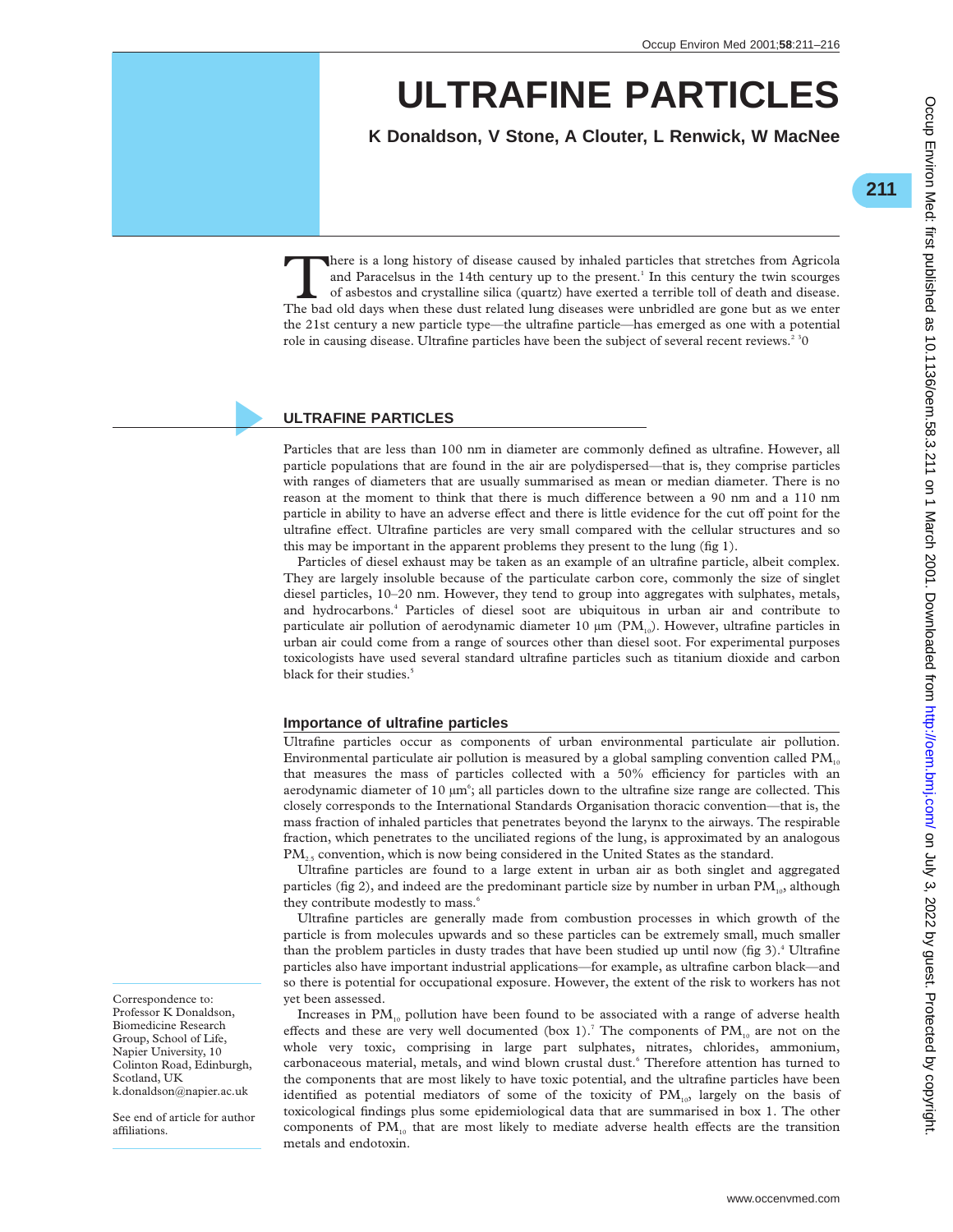# Box 1: Components of  $PM_{10}$

 $PM_{10}$  is a complex mixture of airborne particles including salts, metals, ultrafine particles, and biological material. Among the well documented adverse health effects associated with increases in  $PM_{10}$  are:

- Increased use of medication for asthma
- Attacks of asthma in patients with pre-existing asthma
- Attacks of chronic obstructive pulmonary disease (COPD)
- Admission to hospital for cardiovascular causes
- $\blacktriangleright$  Deaths form heart attacks
- Deaths from strokes
- Deaths from respiratory causes

# **Susceptibility to PM<sub>10</sub>**

It is notable that the acute adverse health effects of  $PM_{10}$  are found in susceptible subgroups and not, on the whole, in normal healthy people except at very high concentrations.<sup>7</sup> This may help to explain the rather puzzling statement already made that the components of  $PM_{10}$  are not, by and large, very toxic. The lungs of susceptible people may be in some way primed—for example, by the presence of inflammation—to hyperrespond in a way that normal lungs do not. Therefore, if the effects of  $PM_{10}$  are mediated to some extent by ultrafine particles then the lungs of patients with asthma, COPD, and cardiovascular disease must have some "factor of susceptibility" that normal people do not have and which leads to a greater response to ultrafine particles—for example, pre-existing inflammation in their lungs. This has an important bearing on toxicological studies and on studies of mechanism: the very low concentrations to which people are exposed may have no effect in toxicological test systems that use normal animals and cells but effects may become evident in animal and cellular models of susceptibility.

It is likely of course that there are also chronic effects of exposure to  $\text{PM}_{10}$ <sup>8</sup> which may affect normal people, but these are difficult to study. It is important to point out that concentrations of ultrafine particles were not measured in these studies and so a role for them remains hypothetical. In the case of occupational exposure to ultrafine particles, where the exposure would be anticipated to be greater than the environmental exposure, adverse effects on normal people might be anticipated.

#### **Ultrafine particles and the lungs**

#### Deposition of ultrafine particles

Ultrafine particles may exist as singlet particles or as aggregates. In the form of aggregates their deposition characteristics can change as the aggregates will have a greater aerodynamic diameter than the singlet particles. The aerodynamic characteristics of the aggregates will, however, vary depending on their compactness. If the aggregate is more open with chains and extensions then, like thistledown, it will have greater aerodynamic resistance, less likelihood of settling, and hence a smaller aerodynamic diameter. For singlet particles there is good evidence that particles with aerodynamic diameter down to 10 nm deposit readily in the airways and centriacinar regions of the lung<sup>9</sup> and that pathological changes in the lungs such as the airway narrowing found in COPD and asthma cause an increase in the efficiency of deposition of ultrafine particles.<sup>10</sup> This may well be a factor that contributes to susceptibility in

Citia 0.25 um diameter









**Figure 2** High power transmission electron microscopic image of a PM<sub>10</sub> particle collected on a filter from Glasgow city centre. The image shows an aggregate that comprises chains and clumps of ultrafine particles in which singlet particles that comprise the clumps can be readily identified (arrows). Aggregates such as these are extremely common in the sample and in urban air in general. Image courtesy of Martin Wilson.

populations with airways disease. It is important to note, however, that there are no studies that show the sites of deposition of the various components of the urban aerosol.

Aggregates of ultrafine particles may disperse in the fluid of the epithelial lining so that the lung receives a dose of singlet particles. Alternatively the aggregates may persist, and so the lung has to deal with an irregular clump or chains. It is conceivable that the lung might respond differently to one or the other of these outcomes and more research on this is warranted.

#### Evidence that ultrafine particles are toxic to the lung

There is not a great deal of evidence describing the effects of ultrafine particles on people. The bulk of the evidence to support the contention that the ultrafine component of  $PM_{10}$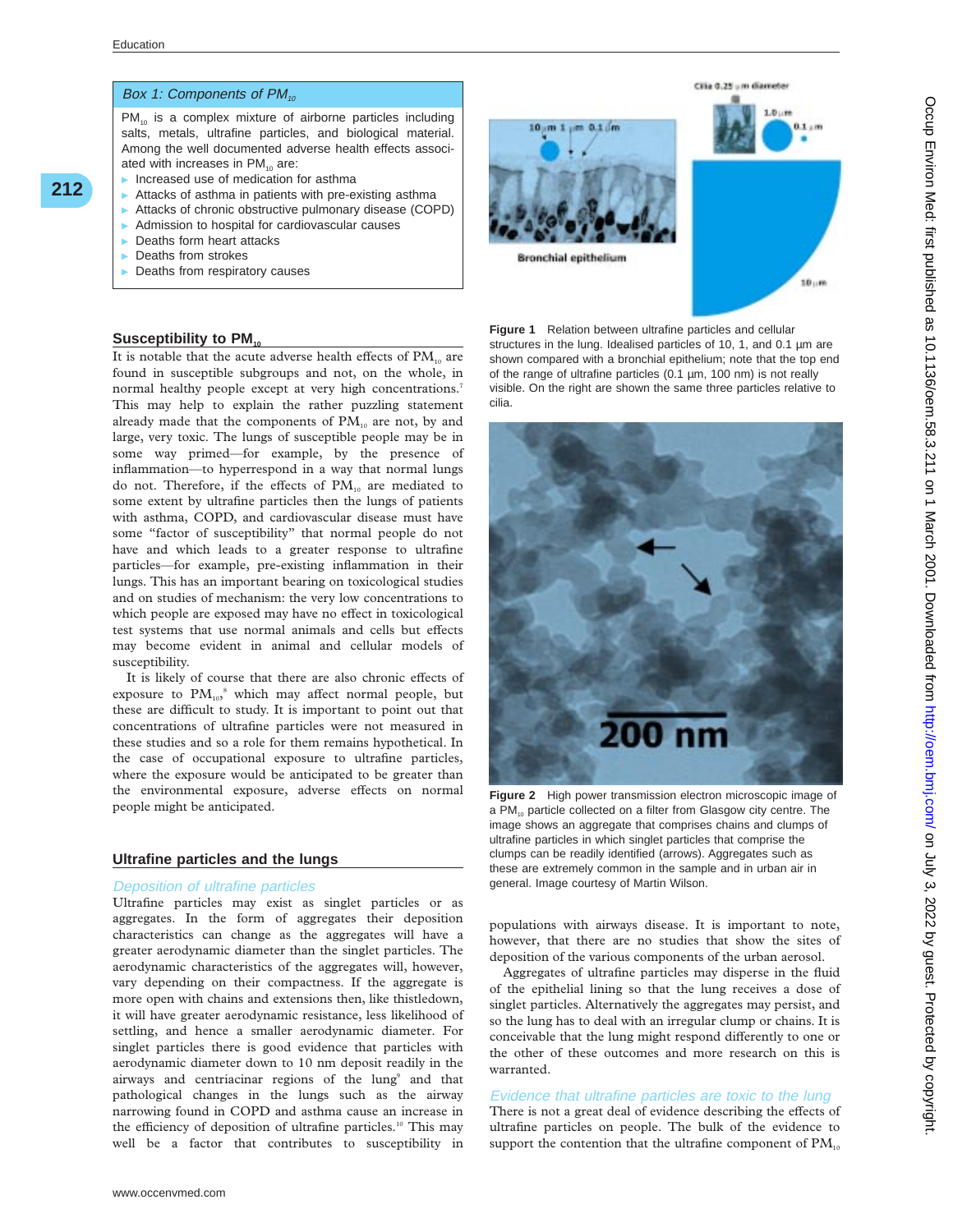Ultrafine particles Particles in traditional dusty trades



Figure 3 Relative size of ultrafine particles compared with particles in traditional dusty trades.

mediates some adverse health effects comes indirectly from studies with surrogate ultrafine particles in toxicological studies.

#### Human studies

Peters *et al*<sup>11</sup> reported that decrement in evening peak flow in a group of asthmatic patients was best associated with the ultrafine component of the airborne particles during an episode of severe air pollution. This showed the best association with the ultrafine fraction, although there were associations with fractions of other sizes.

#### Animal studies

The phenomenon of "overload" occurs in rats when they are exposed to high concentrations of airborne particles which accumulate in the lungs to a point where there is failure of clearance, increased build up of dose, inflammation, proliferation, fibrosis, and tumour production.<sup>12</sup> Even low toxicity particles—such as carbon black and titanium dioxide—can cause this overload pathology in rats. Therefore sufficiently high exposure to a low toxicity particle that is non-pathogenic at plausible concentrations of human exposure, could cause a false positive pathological outcome in rats if given at high enough exposure to cause overload. The high volume of particles inside macrophages was thought to be the mechanism of this overload but recent  $work<sup>13</sup>$  with two poorly soluble dusts with different specific surface areas has shown that the surface area is the measure that controls overload. This is especially relevant to ultrafine particles because at relatively low mass ultrafine particles have a high surface area. Why surface area is the most appropriate measure of dose is not understood but may be related to free radical activity and oxidative stress produced at particle surfaces as discussed later.

A given mass of ultrafine particles has a much greater surface area than the same mass of fine, yet respirable, particles (box 2) and so is more likely to cause overload. Thus, from a toxicological and regulatory viewpoint, it is important to separate the effects of ultrafine particles at overload from effects at non-overload, if they occur.

#### **Overload of inhaled ultrafine particles**

Ferin *et al*<sup>14</sup> showed that when rats were exposed to an equal airborne mass concentration of fine and ultrafine TiO<sub>2</sub> particles, there was far more bronchoalveolar inflammation in the group with ultrafine exposure. Concomitantly these rats showed a notable increase in interstitial and lymph node transfer of the ultrafine compared with the fine particles. The airborne mass concentration of 23 mg/m<sup>3</sup> was clearly an

# Box 2: Surface area, particle number, and size

The table shows the physical characteristics of <sup>a</sup> cloud of particles with airborne mass concentration of 10  $\mu$ g/m<sup>3</sup> when it is composed of particles of various diameters. The number of particles per unit volume in the air increases dramatically along with the surface area per unit volume of air, as the particle size decreases.

| Airborne mass<br>concentration<br>$(\mu q/m^3)$ | Particle<br>diameter (um) | of air                | Particle<br>Particles/ml surface area<br>$(\mu^3/ml$ air) |
|-------------------------------------------------|---------------------------|-----------------------|-----------------------------------------------------------|
| 10<br>10<br>10                                  | 0.5<br>0.02               | 1.2<br>153<br>2400000 | 24<br>120<br>3016                                         |

Table modified from data of G Oberdorster.

The relevance of this lies in the fact that any monitor collecting all of these particles in these three different conditions would always give the same airborne mass concentration of  $10 \mu g/m<sup>3</sup>$ . However, the physical characteristics of the cloud are very different for particle number and surface area and both of these are properties that might have important impact on the lung.

overload exposure and long term studies at high exposure have produced fibrosis and tumours with other ultrafine particles—such as diesel soot and carbon black.

#### **Non-overload studies**

To examine effects of ultrafine particles at low airborne mass concentration the authors have exposed rats to ultrafine carbon black (UfCB 14 nm primary particle size) and non-ultrafine carbon black (CB 260 nm mean primary particle size) at 1 mg/m<sup>3</sup> for 7 hours. In the preliminary experiments there were no effects in the rats exposed to non-ultrafine carbon black but the ultrafine carbon black caused detectable proinflammatory effects—such as modest neutrophil influx, protein leak, and modulation of glutathione, a small molecular weight antioxidant. Systemic changes were also found with ultrafine carbon black. There was evidence of global oxidative stress in the plasma and increased plasma factor VII.<sup>15</sup> This result is particularly interesting as increased factor VII is an independent risk factor for cardiovascular disease. In summary, these data show both a local inflammatory effect and a systemic effect of ultrafine particles at low doses. However, these interesting data need to be interpreted with caution when extrapolated back to the human exposure scenario.

#### **Importance for exposure standards**

Serita *et al*<sup>16</sup> exposed rats to metallic ultrafine nickel at around the Japanese occupational exposure level (OEL). This OEL was based on non-ultrafine particles, but exposure to concentrations around the OEL  $(1.4 \text{ mg/m}^3)$  in the form of ultrafine nickel caused severe lung injury after a single exposure. This finding supports the concept that surface area is the dose measure that predicts pulmonary response, rather than mass and this has far reaching potential consequences for occupational standards that are based on mass (box 3).

# **Mechanism of proinflammatory effects**

# Effects of ultrafine particles on phagocytosis Phagocytosis by alveolar macrophages is important in the clearance of particles from the lungs. In a study in our own laboratory we have examined phagocytosis by a macrophage cell line (J774.2) exposed to ultrafine and fine samples of both titanium dioxide  $(TiO<sub>2</sub>)$  and carbon black (ultrafine

www.occenvmed.com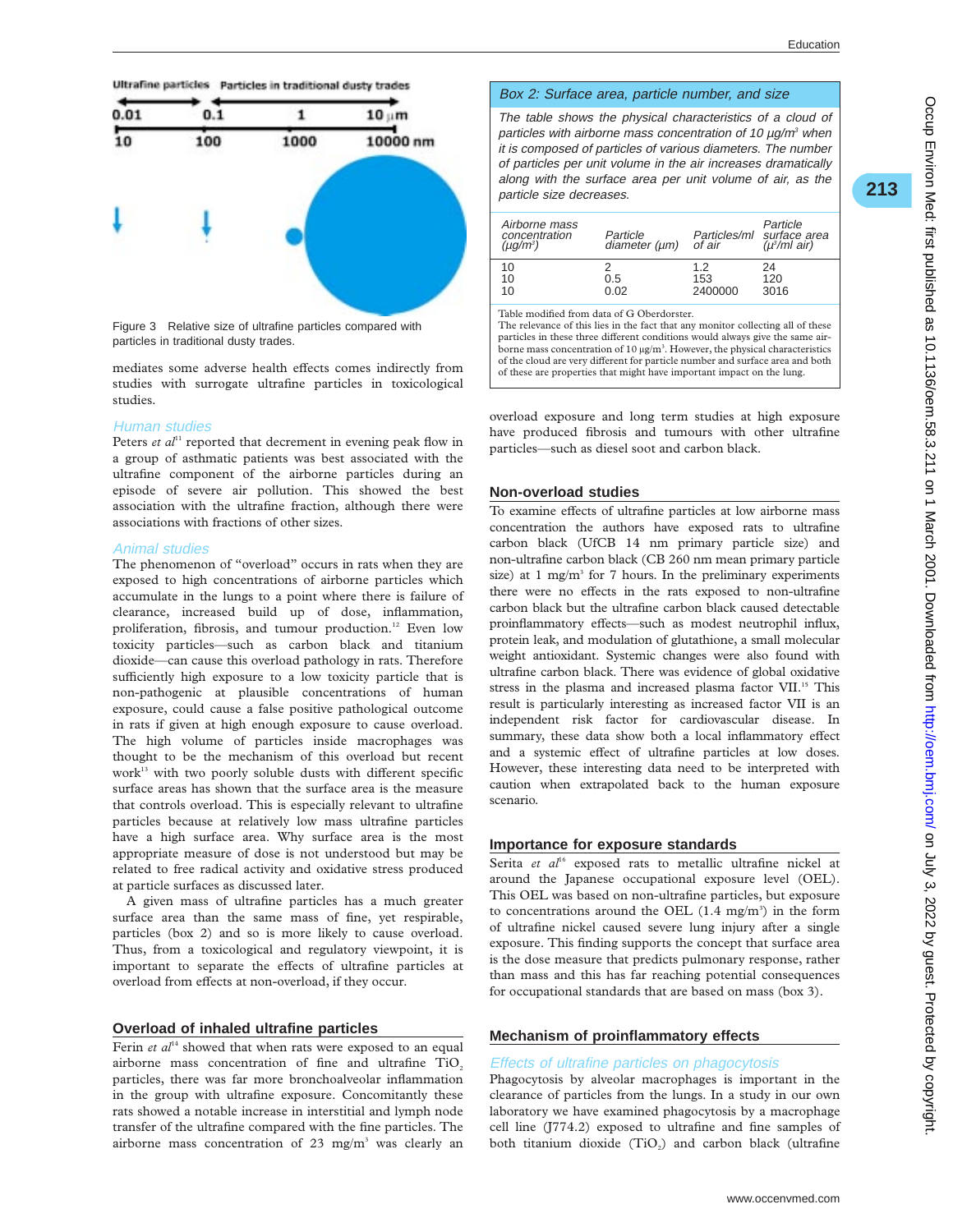Physical measures:

 $\triangleright$  Total airborne mass concentration ( $\mu$ g/m<sup>3</sup>)

Box 3: Importance of the measure of dose

- Particle number concentration (millions of particles/m<sup>3</sup>)
- Specific surface area  $(m^2/m^3)$
- Chemical measures:
- Polycyclic aromatic hydrocarbon (PAH) concentration  $(\mu g/m^3)$
- Sulphate concentration ( $\mu$ g/m<sup>3</sup>)
- **Others**

The choice of which of these to use for risk management would depend on several factors that include:

- How does  $PM_{10}$  exert its harmful effects on the lungs? (knowledge is incomplete)
- How practical is it to carry out the measurement routinely? (For example, it is not presently possible to routinely measure surface area of airborne clouds)
- $\triangleright$  What health end point is of interest? (there could be several).

It is important to note that the most important measure may be only a tiny part of the overall mixture. For instance, PAHs may be a very small portion of the overall mass but could have very important effects in causing cancer.

diameter approximately ∼20 nm; fine diameter ∼200 nm). The cells were then exposed to 2  $\mu$ m diameter indicator fluorescent latex beads and the uptake of these was used to judge phagocytic ability. Both ultrafine carbon black and ultrafine TiO<sub>2</sub> had a deleterious effect on phagocytosis ofthe latex indicator beads compared with their fine counterparts. The effect was not apparently mediated by soluble mediators but by cell to cell contact.

From this study, and others showing effects of ultrafine particles on the ability of macrophages to phagocytose, it seems that the adverse effects of ultrafine particles may be mediated in part by their ability to inhibit phagocytosis. This may go towards explaining a previous findings that the threshold lung mass burden for overload, which has an important component related to failure of macrophage clearance, was much lower with ultrafine  $TiO$ , than fine  $TiO$ .

The mechanism for the effect on macrophages may be the increased oxidative stress from the large surface area of ultrafine particles.<sup>5</sup> In human exposures to low masses of ambient ultrafine particles the impact that impairment of phagocytosis could have had is unknown. However, decreased phagocytosis could allow enhanced interaction between ultrafine particles and the epithelium which occurs in any case because of the sheer number of ultrafine particles. This leads to pro-inflammatory cytokine production by macrophages because of oxidative stress from the surface of the ultrafine particles and chemokine production by the epithelium (fig 4) through similar pathways. Increased interstitial transfer of particles may also arise because of interactions between particles and epithelial cells.<sup>13</sup>

# Proinflammatory effects and the role of oxidative stress and calcium

Using carbon black we have shown greater oxidative stress and proinflammatory effects of ultrafine particles than fine particles by instillation in rats.<sup>17 18</sup> It is important to determine whether ultrafine particles have a role in  $PM_{10}$ toxicity beyond their ability to deliver transition metals, which are implicated in the proinflammatory effects and toxicity of  $PM_{10}$ ,<sup>19</sup> We have excluded transition metals as a source of oxidative stress in the proinflammatory effects of ultrafine carbon black,<sup>19</sup> but ultrafine carbon black does cause oxidative stress to cells in culture and in cell free systems. Further research on the mechanism of this oxidative stress is ongoing in our laboratory.

Further research from our laboratory has provided a possible explanation for the effects of ultrafine carbon black in promoting inflammation, which may be applicable to other ultrafine particles. Ultrafine carbon black has been shown to increase the resting cytosolic calcium concentration of a



**Figure 4** Diagrammatic representation of the hypothetical events after exposure to ultrafine particles (right) compared with fine particles (left). The essential elements of the ultrafine response are many particles outside and inside macrophages. Release of mediators from the macrophages and epithelial cells due to activation of signalling pathways mediated by oxidative stress, may then lead to inflammation. The enhanced interaction of particles with the epithelium leads to their transfer to the interstitium.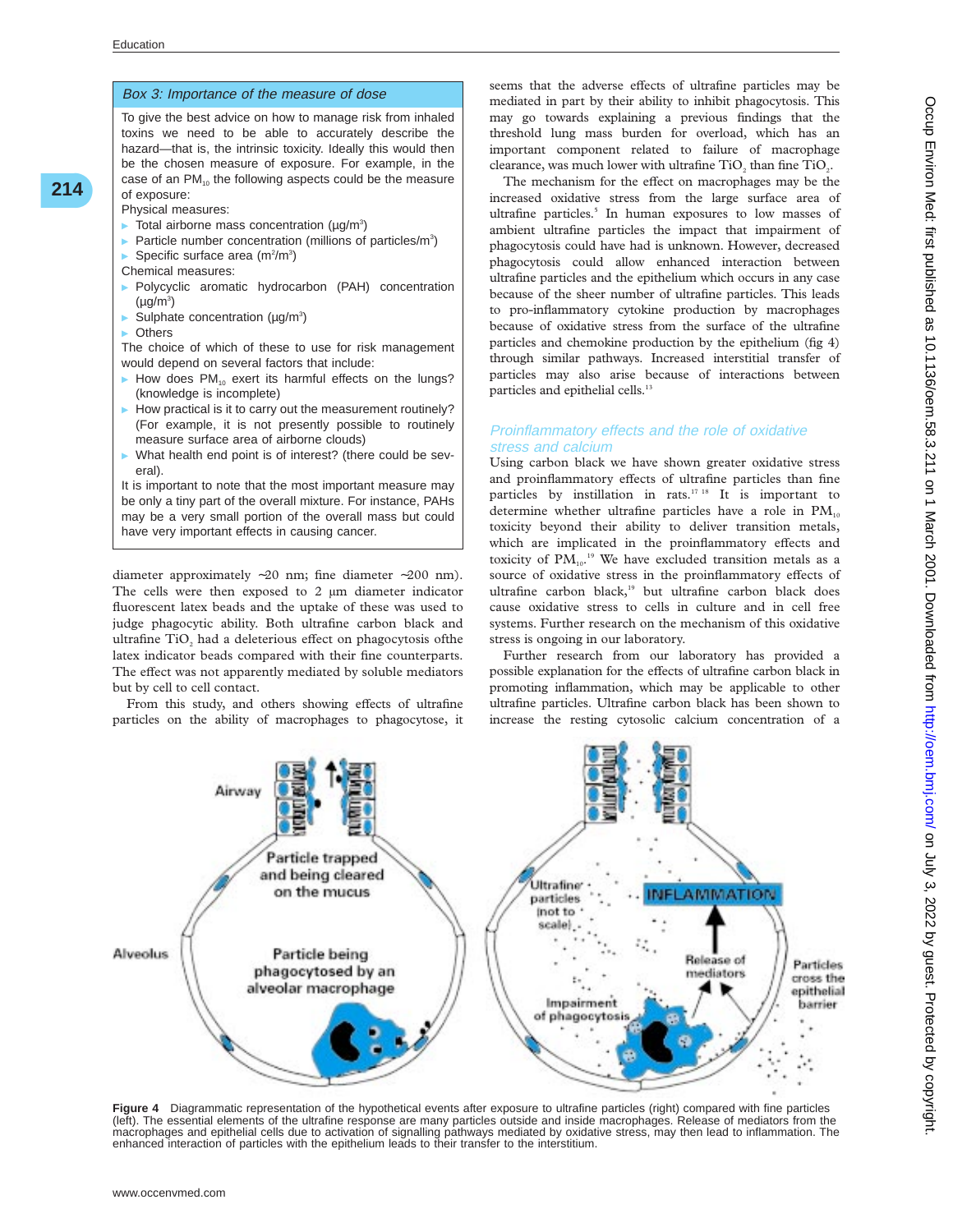human monocytic cell line MonoMac 6 (MM6).<sup>20</sup> This effect was not found with the same dose of larger, respirable carbon black particles. Further studies used thapsigargin, an agent that inhibits the endoplasmic reticulum  $Ca<sup>2+</sup>ATP$ ase causing an increase in cytoplasmic  $Ca<sup>2+</sup>$ . These showed that ultrafine carbon black, but not carbon black, caused a 2.6-fold increase in the calcium current stimulated by thapsigargin.<sup>20</sup> These results were repeatable with rat alveolar macrophages and could be prevented with antioxidants—highlighting the role of oxidative stress from the ultrafine particles. The amplification of a key second messenger system such as  $Ca<sup>2+</sup>$  by ultrafine carbon black could underlie its proinflammatory effects and also could be an important synergising factor in susceptible people who already have increased  $Ca<sup>2+</sup>$  concentrations because of other stimulatory molecules such as inflammatory cytokines. Thus the cellular events shown in figure 4—cytokine and chemokine gene transcription—can be seen as being driven by oxidative stress and calcium changes, both of which are known to have proinflammatory effects.<sup>20</sup>

#### **Summary**

Ultrafine particles are potential mediators of the well documented adverse health effects of  $PM_{10}$  pollution in ambient air, and could also pose a problem in occupational scenarios. They are extremely small compared with the cellular structures of the lungs and have a large surface area per unit mass compared with the classic toxic particles. They form aggregates but readily deposit in the lungs as singlets or aggregates and in the lungs the aggregates may disaggregate. There are only a few human studies that show that ultrafine particles are harmful and the weight of evidence comes from toxicological studies. The toxicological studies of surrogate particles—such as carbon black, show very clearly greater inflammatory effects of ultrafine than large particles of the same material. The mechanism remains unclear but the large surface area of the ultrafine particles seems to lead to oxidative stress, and calcium changes in macrophages and epithelial cells that could be important in priming and activating cells for inflammation. Research into ultrafine particles has had extensive ramifications and the potential importance of the surface area as a measure of dose has been highlighted for regulatory scenarios. There are more gaps in our knowledge about ultrafine particles than there are certainties and more research is needed on the part that ultrafine particles play in the adverse health effects of  $PM_{10}$ , the mechanisms of toxicity of ultrafine particles to the lungs, and the potential for ultrafine particle exposure in the workplace.

We acknowledge the work of others who contributed to the current knowledge base on ultrafine particles—David Brown and Martin Wilson of Napier University, Lang Tran (Institute of Occupational Medicine), and Gunter Oberdorster (University of Rochester). We also acknowledge the funding of the Medical Research Council, British Occupational Health Research Foundation, and the Colt Foundation in particular. We thank Dr Robert Maynard of the UK Department of Health for his continuing encouragement and support for this work. Thanks to Lang Tran and Colin Dick for reading this article and making useful comments and to Dr Alan Jones (Institute of Occupational Medicine) for a discussion on the aerodynamics of particles. KD is the British Lung Foundation Transco Fellow in Air Pollution and Respiratory Health.

This article is dedicated to the memory of the late Dr Graham Patrick of the MRC Toxicology Unit, University of Leicester. UK, whose work on particles in the lung was internationally known.

**K Donaldson, V Stone, A Clouter, L Renwick,** Biomedicine Research Group, School of Life Sciences, Napier University, 10 Colinton Rd, Edinburgh, Scotland, UK; **K Donaldson, V Stone, W MacNee,** Edinburgh Lung and the Environment Group Initiative Colt Research Laboratories, University of Edinburgh, Medical School, Teviot Place, Edinburgh, Scotland, UK

# **References**

- 1 **Morgan WKC**, Seaton A. Occupational lung diseases. Philadelphia: Saunders, 1995.
- 2 **Pui D**, Chen D-R, Brock JR, eds. Nanometer particles: a new frontier for multidisciplinary research. J Aerosol Sci 1998;**29**:5/6.
- **An entire edition of this journal given over to discussion of ultrafine (nm) particles; one chapter on health effects by** Donaldson et al.
- 3 **Maynard RL**, Howard B, eds. Particulate matter: properties, and effects upon health. Oxford: Bios Scientific, 1999.
- **Coverview of particulate matter research: contains several reviews on aspects of ultrafine particles.**
- 4 **Kittelson DB**. Engines and nanoparticles: a review. J Aerosol Sci 29;**5/6**:575–88.
- 5 **Donaldson K**, Stone V, MacNee W. The toxicology of ultrafine particles. In: Maynard RL, Howard CV, eds. Particulate matter: properties and effects upon health. Oxford: Bios Scientific, 1999.
- **A full review of the toxicology of ultrafine particles.**
- 6 Quality of Urban Air Review Group (QUARG). Airborne particulate matter in the United Kingdom: 3rd report of the Quality of Urban Air Review Group. London: Quality of Urban Air Review Group, 1996.
- An excellent overview of the particle problem from sources and deposition curves to composition of PM<sub>10</sub> and source **apportionment all the way to health effects.**
- 7 **Pope CA**, Dockery DW. Epidemiology of particle effects. In: Holgate ST, Samet JM, Koren HS, et al, eds. Air pollution and health. San Diego: Academic Press, 1999:673–705.
- 8 **Dockery DW**, Pope CA, Xu XP, et al. An association between air-pollution and mortality in six United States cities. <sup>N</sup> Engl J Med 1993;**329**:1753–9.
- 9 **Yeh HC**, Muggenburg BA, Harkema JR. In vivo deposition of inhaled ultrafine particles in the respiratory tract of rhesus monkeys. Aerosol Science And Technology 1997;**27**:465–70.
- 10 **Anderson PJ**, Wilson JD, Hiller FC. Respiratory tract deposition of ultrafine particles in subjects with obstructive or restrictive lung disease. Chest 1990;**97**:1115–20.
- 11 **Peters A**, Wichmann HE, Tuch T, et al. Respiratory effects are associated with the number of ultrafine particles. Am J Respir Crit Care Med 1997;**155**:1376–83.
- **Epidemiological study showing the importance of the ultrafine component of air pollution in an adverse health effect.**
- 12 ILSI Workshop. The relevance of the rat lung response to particle overload for human risk assessment. Inhalation Toxicology 2000;**12**:1–2.
- 13 **Tran CL**, Buchanan D, Cullen RT, et al. Inhalation of poorly soluble particles: II Influences of particle surface area on clearance and inflammation. Inhalation Toxicology 2000;**12**:101–15.
- 14 **Ferin J**, Oberdorster G, Penney DP. Pulmonary retention of ultrafine and fine particles in rats. Am J Respir Cell Mol Biol 1992;**6**:535–42.
- c **A seminal paper that initiated the recent surge of interest in ultrafine particle**s.
- 15 MacNee W, Li XY, Gilmour, et al. Systemic effects of PM<sub>10</sub>. Inhalation Toxicology 2000;**12**:(suppl 3):233–44.
- 16 **Serita F**, Kyono H, Seki Y. Pulmonary clearance and lesions in rats after a single inhalation of ultrafine metallic nickel at dose levels comparable to the threshold limit value. Ind Health 1999;**37**:353–63.
- 17 **Li XY**, Gilmour PS, Donaldson K, et al. Free radical and pro-inflammatory activity pf particulate air pollution ( $PM_{10}$ ) in vivo and in vitro. Thorax 1996;**51**:1216–22.
- Evidence that instillation of PM<sub>10</sub> into the lungs of rats causes **inflammation and oxidative stress.**
- 18 **Brown DM**, Stone V, Findlay P, et al. Increased inflammation and intracellular calcium caused by ultrafine carbon black is independent of transition metals or other soluble components. Occup Environ Med 1999;**57**:85–91.
- A paper showing that ultrafine carbon black has its inflammatory **effects through a mechanism other than transition metals.**
- 19 **Gilmour PS**, Brown DM, Lindsay TG, et al. Adverse health effects of PM<sub>10</sub>: involvement of iron in the generation of hydroxylradical. Occup Environ Med 1996;**53**:817–22.
- 20 **Stone V**, Tuinman M, Vamvakopoulos JE, et al. Increased calcium influx in a monocytic cell line on exposure to ultrafine carbon black. Eur Respir J 2000;**15**:297–303.
- **A paper advancing a potential cellular mechanism for the adverse health effects of ultrafine particles at the level of calcium signalling.**